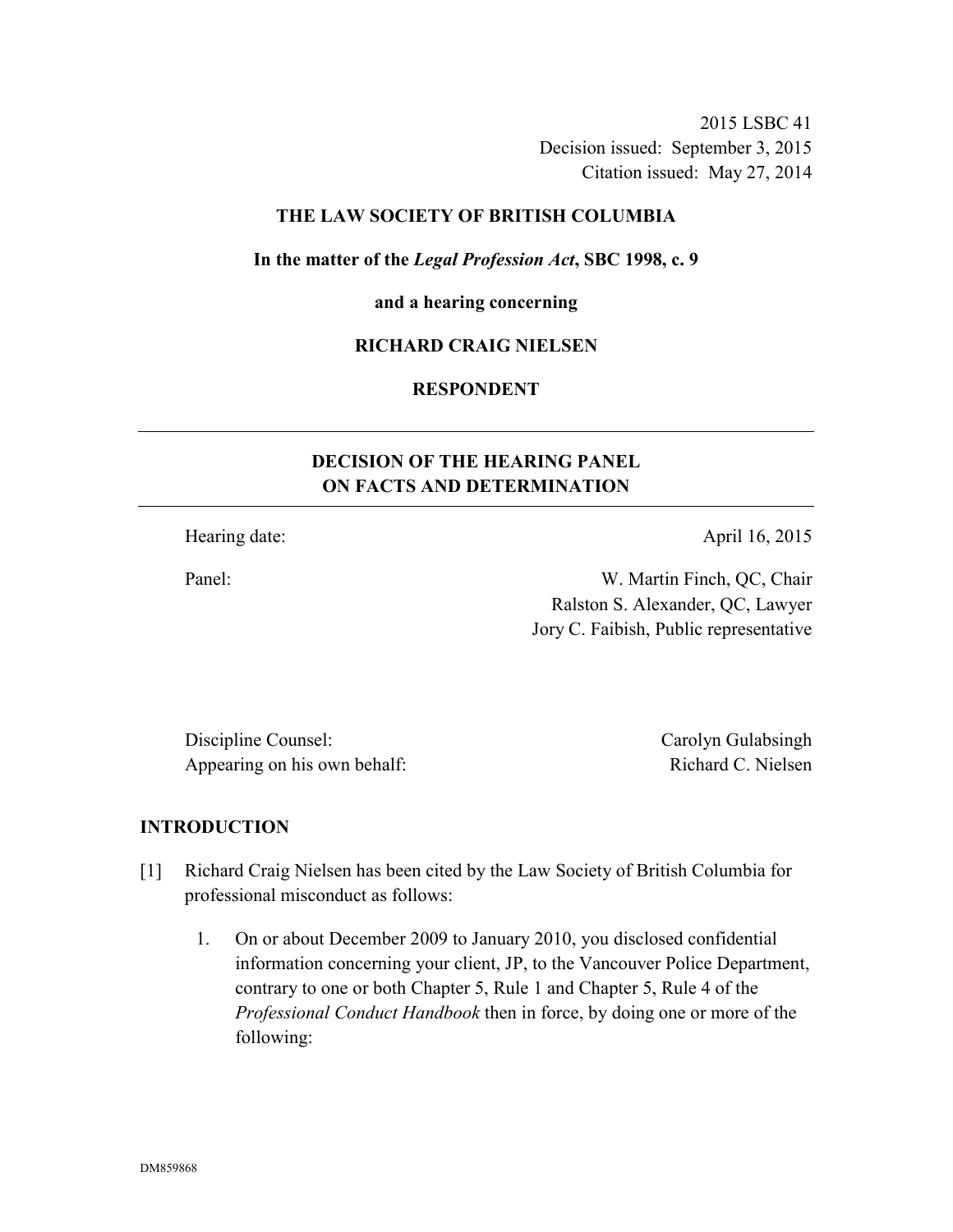- (a) on December 16, 2009, you spoke with Detective Rowley and stated words to the effect that your client "goes off on tangents, loses focus" and was in general "very frustrating to deal with";
- (b) on December 16, 2009, you spoke with Detective Rowley and stated words to the effect that your client had not produced a written statement to the Vancouver Police Department, despite you having encouraged her to do so;
- (c) on December 17, 2009, you spoke with Sergeant Pollard and stated words to the effect that there was a concern that your client may counsel the children regarding what to say; and
- (d) on January 4, 2010, you spoke with Detective Rowley and disclosed legal advice you provided to your client.

This conduct constitutes professional misconduct, pursuant to s. 38(4) of the *Legal Profession Act*.

- [2] Mr. Nielsen acknowledges that he was served with the citation and waives the requirements of Rule 4-15 of the Law Society Rules.
- [3] The Law Society served upon Mr. Nielsen a Notice to Admit pursuant to Rule 4- 20.1. Mr. Nielsen did not respond to the Notice to Admit and is deemed by the Law Society Rules to have accepted as true the factual matters described in the Notice to Admit.
- [4] The Panel will have more to say about the Notice to Admit later in this decision.
- [5] With the exception of the final telephone discussion with Detective Rowley, the events in issue in this citation occurred over a very compressed time frame. The Legal Services Society appointed Mr. Nielsen as counsel for JP on or about December 15, 2009. That retainer was terminated by JP first on December 17, 2009 and then again, for good, on December 21, 2009.
- [6] Mr. Nielsen spoke to Detective Rowley again on January 4, 2010 when Detective Rowley called him to ask some questions regarding her investigation.
- [7] Mr. Nielsen was appointed on the eve of a family law Chambers application dealing with access to JP's children, brought on by the father of the children, her estranged husband. The access issues were troubled by allegations against the father of sexual impropriety with the infant children.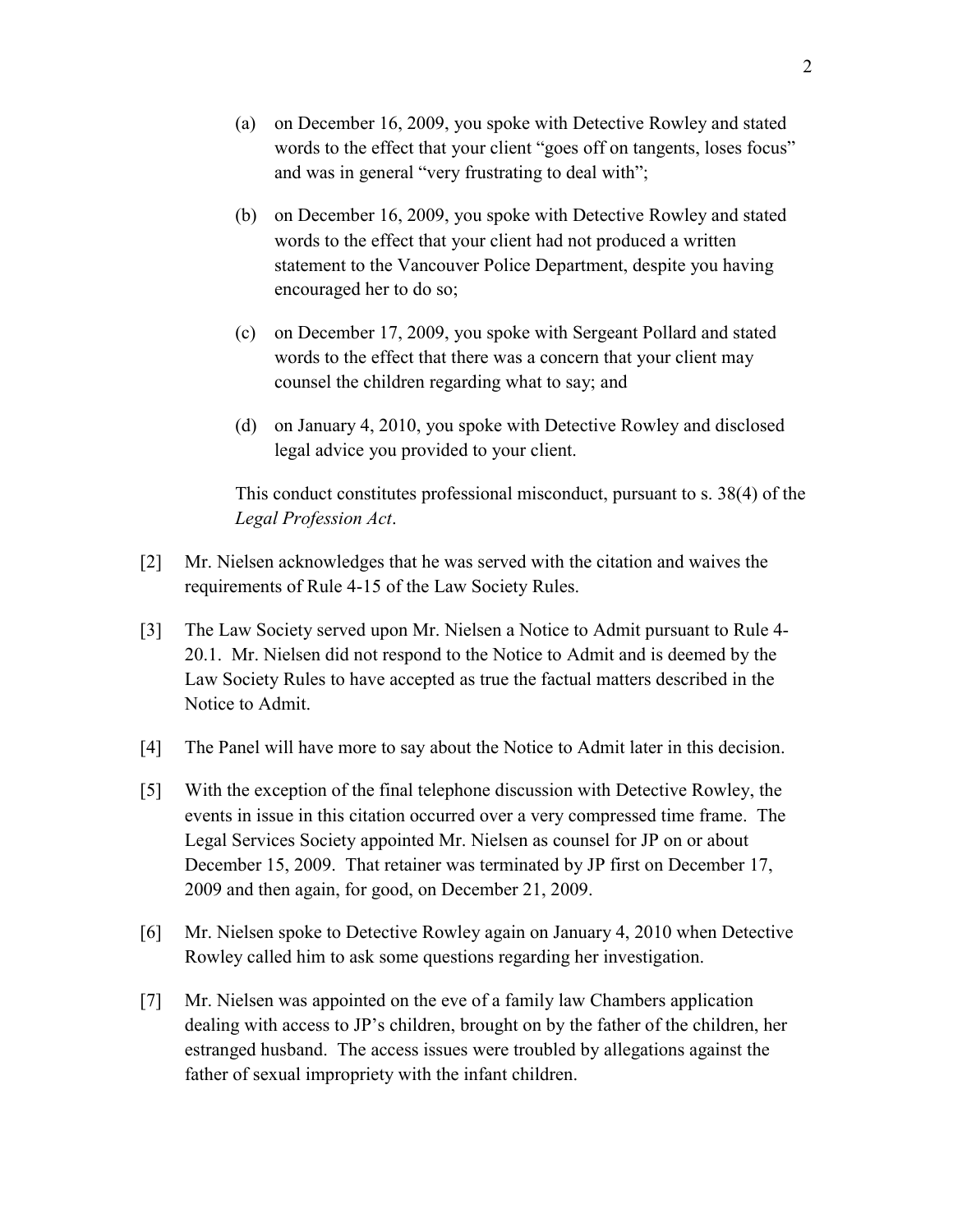- [8] The application was scheduled to proceed on December 17, 2009, and Mr. Nielsen devoted considerable efforts in the available time to prepare properly for the hearing.
- [9] Mr. Nielsen had several lengthy telephone discussions with JP on December 15 and prepared materials for the scheduled Chambers hearing. At the same time, he was seeking to facilitate his client's desire to have the criminal prosecution of her husband proceed and to that end contacted the investigating police officer, Detective Rowley.
- [10] The conversation with Detective Rowley lasted for approximately 15 minutes. It was described in evidence before us by both Mr. Nielsen and Detective Rowley as a co-operative and helpful discussion conducted with a view to making the most of a pending interview of JP by Detective Rowley. That interview was scheduled for December 23, 2009.
- [11] In the course of that discussion with Detective Rowley, Mr. Nielsen made the remarks described in allegation 1(a) and 1(b) of the citation. Detective Rowley's notes of the call are brief and do not fully capture the essence of the 15 minute telephone discussion.
- [12] Mr. Nielsen explained that, while he had no specific recollection of the comments attributed to him, he did acknowledge that they were an accurate representation of his experience with JP to that time. He explained that the comments were offered with a view to assisting Detective Rowley with her scheduled meeting on December 23, 2009.
- [13] It was Mr. Nielsen's opinion that this was a very important meeting, and given the nature of his client, he felt that Detective Rowley should know, in advance of the meeting, the potential pitfalls that could negatively affect the outcome of the interview. Detective Rowley testified that the comments of Mr. Nielsen verified her own experience with JP to that time.
- [14] During the hearing on December 17, 2009, JP's husband or his counsel suggested that JP was counselling the children on their testimony. This suggestion was a matter of considerable concern to both JP and Mr. Nielsen. During a break in the hearing, Mr. Nielsen called Detective Rowley's supervisor to advise of this allegation. Mr. Nielsen also encouraged Sergeant Pollard to initiate contact with the Ministry of Children and Family Services.
- [15] The evidence is unclear if Mr. Nielsen called Sergeant Pollard because Detective Rowley was not available at the time of the call. Sergeant Pollard's notes of the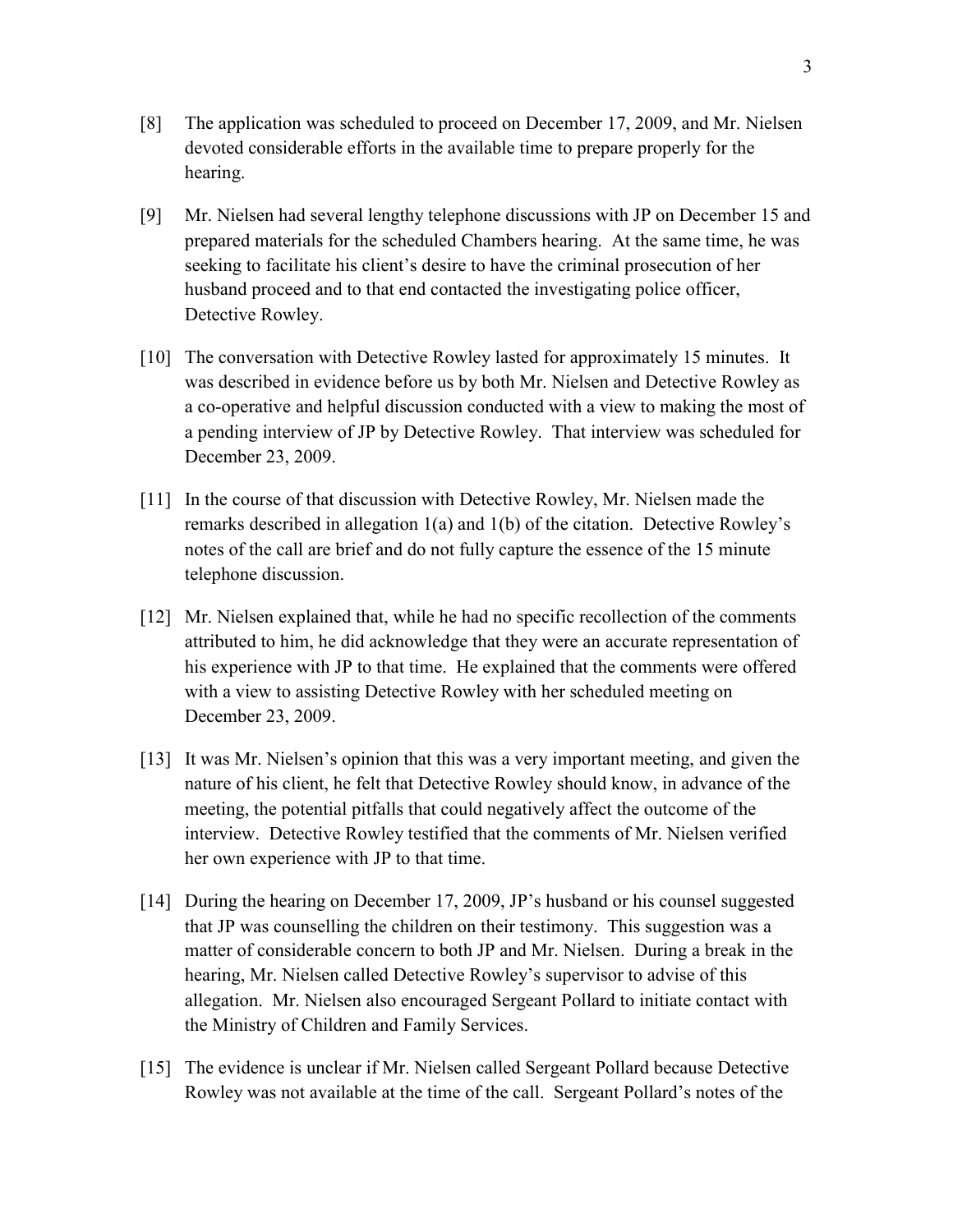telephone call suggest that it was Mr. Nielsen who was advancing the allegation about JP counselling the children. Mr. Nielsen testified that he did not use the word "counselling" in that context and stated that, if he had those concerns about JP, he would have described her to Sergeant Pollard as "coaching" the children. He confirmed that he had no such concerns about JP at any time during his involvement.

- [16] He also testified that he would not have made the suggestion of coaching to Sergeant Pollard as he did not believe that JP was in fact coaching the children. He believed her explanation of their evidence to him and as reproduced in materials provided to the Panel.
- [17] The access hearing was adjourned to December 21, 2009 with an interim order of supervised access imposed upon JP to permit her husband to see the children, with supervision, over the weekend.
- [18] JP was extraordinarily distressed with the outcome of the hearing. She reacted badly to the unwanted access order and made a number of very derogatory remarks directed to Mr. Nielsen. She questioned his ability generally and his conduct of the matter specifically. It was Mr. Nielsen's belief that JP had her own ideas as to how the matter should be managed and she was not interested in his advice or directions on the proper handling of the matters before the court when those views differed from hers.
- [19] At the conclusion of the December 17, 2009 hearing JP terminated Mr. Nielsen as counsel for the first time.
- [20] During the day following the conclusion of the December 17, 2009 hearing, JP's sister contacted Mr. Nielsen. She was very apologetic about the behaviour of her sister (JP) and requested that Mr. Nielsen return to the representation of JP. He agreed, despite plans to travel to the interior of the Province for a break over the ensuing weekend.
- [21] On Friday, and over the weekend while in Kelowna, Mr. Nielsen prepared materials for the continuation of the access hearing on Monday December 21. JP provided him with extensive materials, and he attempted to bring some order to them in the form of draft affidavits, which were exchanged with JP throughout the weekend.
- [22] The Panel's review of the materials prepared by Mr. Nielsen suggest that he did a considerable amount of work on the file during his break in Kelowna. The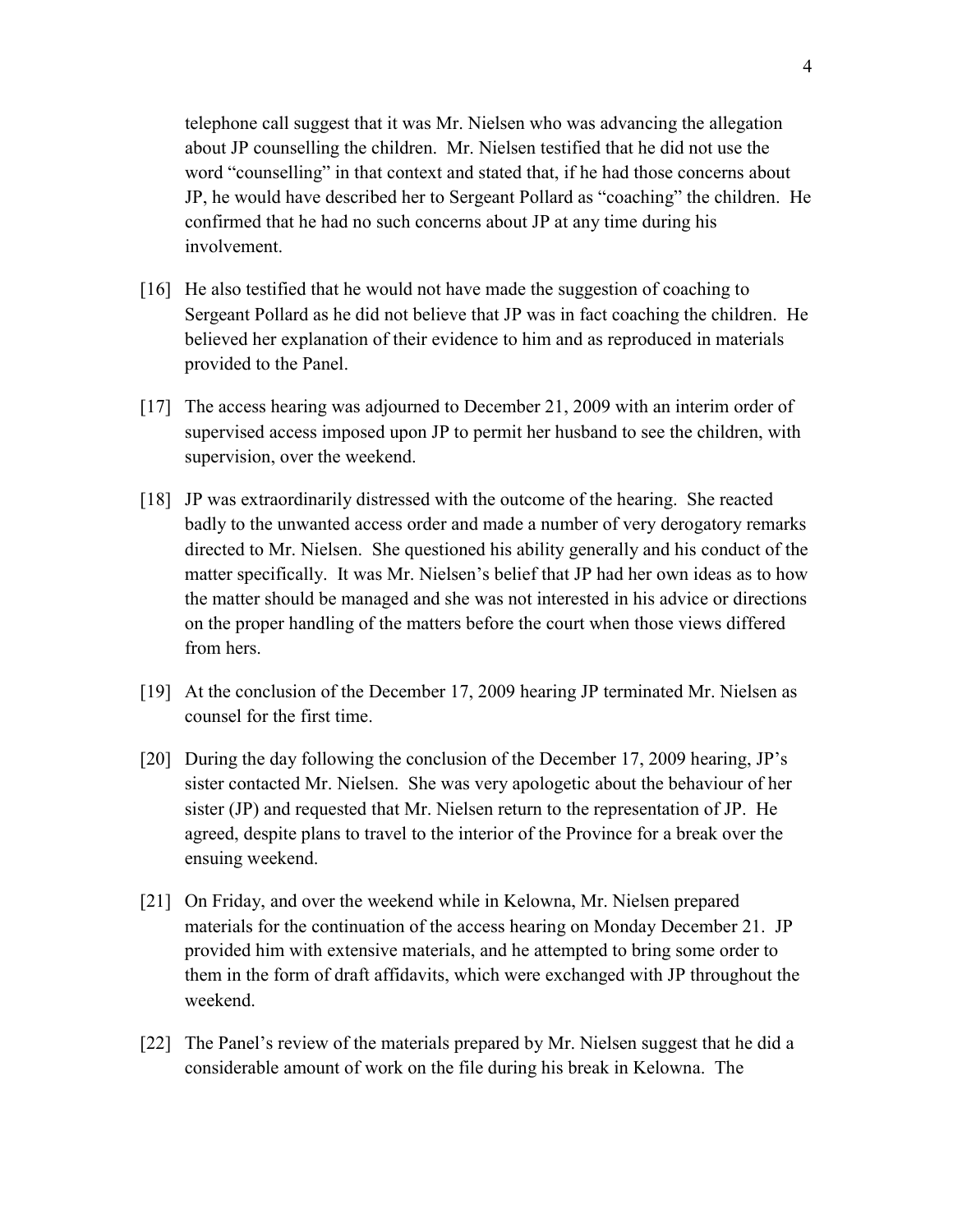materials also disclose the very difficult nature of the behaviour exhibited by JP as a client.

- [23] Mr. Nielsen prepared affidavit material in response and provided it to JP for her review. JP provided response materials to Mr. Nielsen in a format that was not acceptable for use in court. As one example, each paragraph of JP's response materials took up virtually an entire page of single spaced 12 point font.
- [24] It appears that Mr. Nielsen's efforts over the weekend were provided in vain as it was JP's position on Monday, December 21, 2009, that he was no longer to represent her in the access hearing.
- [25] Mr. Nielsen testified that they parted amicably and that, when they met the next day so that he could return file materials to her, there was no evident acrimony in the termination of the relationship. He testified that JP had her own ideas as to how the file should be conducted and she had determined that Mr. Nielsen was not the appropriate counsel for the job.
- [26] On January 4, 2010, Detective Rowley contacted Mr. Nielsen to discuss events that had transpired in her investigation of the sexual abuse allegations against JP's estranged husband. Detective Rowley was specifically looking to confirm advice provided to her by JP that Mr. Nielsen had counseled JP to videotape her children's stories in respect of the sexual abuse by their father. In that conversation with Detective Rowley, Mr. Nielsen denied that he had ever counselled JP to use videotape technology to capture the children's evidence.
- [27] Mr. Nielsen testified that he does not ever use or counsel the use of videotaped evidence where children are involved. It was his evidence that, in his experience, the courts do not appreciate videotape evidence from children and there are other issues with respect to it that render it undesirable as an evidentiary aid. Mr. Nielsen's alternate suggestion in circumstances such as these was to have the children talk to JP's sister, who was a friendly ear not directly involved in the family law dispute. Mr. Nielsen provided his view of this alternate approach to gathering evidence in his interview with Kieron Grady of the Law Society.

## **NOTICE TO ADMIT**

- [28] Mr. Nielsen was served with a Notice to Admit pursuant to Rule 4-20.1 of the Law Society Rules.
- [29] Mr. Nielsen did not respond to the Notice to Admit and, by the operation of the Rule, is deemed to have accepted, as proven, the facts asserted therein. Several of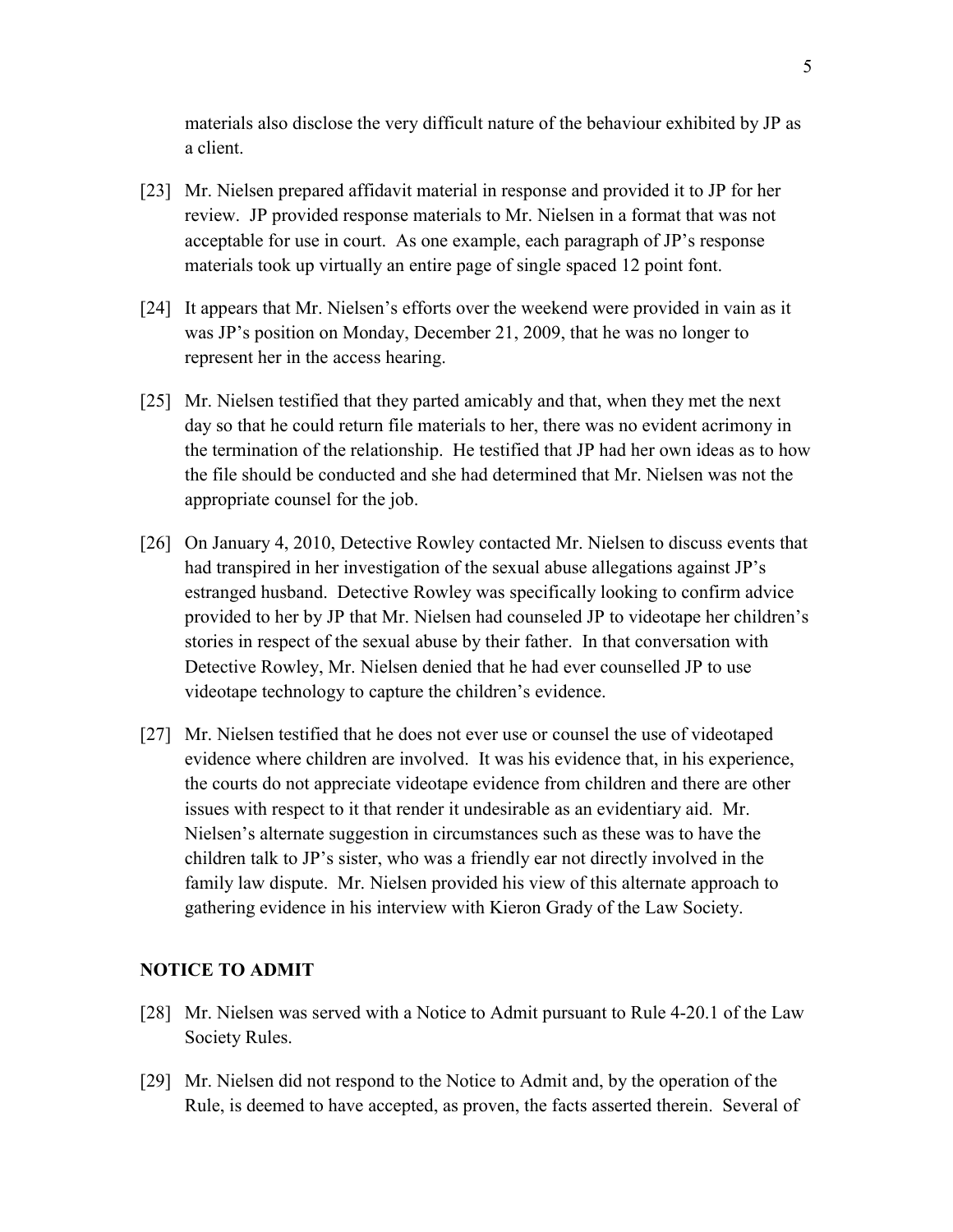the statements that Mr. Nielsen is deemed to have accepted as true were specifically contradicted in his testimony before the Panel.

[30] An example of such a contradiction is provided where the Notice to Admit says:

... when the respondent spoke with Sergeant Pollard on December 17, 2009, he expressed concern that JP may counsel the children about what to say about the allegations of sexual abuse.

- [31] In his testimony before the Panel, Mr. Nielsen reported the context of the telephone call to Sergeant Pollard on December 17, 2009. His version of the event is reported in the introductory narrative to these reasons. The Panel finds Mr. Nielsen's version of the event to be true and accepts the explanation that Sergeant Pollard was mistaken in his record of the conversation.
- [32] In our view, Sergeant Pollard's version of the story appears to be simply an error in his recording of the source of the expressed concern – namely attributing the concern to Mr. Nielsen when in fact the concern was expressed in court by JP's estranged husband or his counsel.
- [33] Where a respondent in a hearing where the Notice to Admit process is used provides contradictory *viva voce* testimony, panels are placed in an awkward position. If the panel is bound by the Notice to Admit, there is no virtue in hearing live testimony from the respondent on the issues addressed in the Notice to Admit. On the other hand, if the testimony contradicts the Notice to Admit and is credible, a panel that disregards the contradiction may perpetrate an injustice.
- [34] It is the Panel's view that that is the case on these facts. The Panel has explained the frailty of Sergeant Pollard's notes and has determined that Mr. Nielsen's explanation is an accurate representation of the facts. The Panel does so in the face of the requirements of the rules respecting Notices to Admit but with regard to our need to establish a defensible outcome consistent with the facts as determined by the Panel.
- [35] The obvious value of the Notice to Admit process is that it will provide evidence in circumstances where a respondent member has not engaged with the Law Society and there is a need to provide evidence of the non-responsive member's position. That is not the circumstance of this case, and where conflict exists with the Notice to Admit and credible testimony, the Panel has proceeded as indicated herein.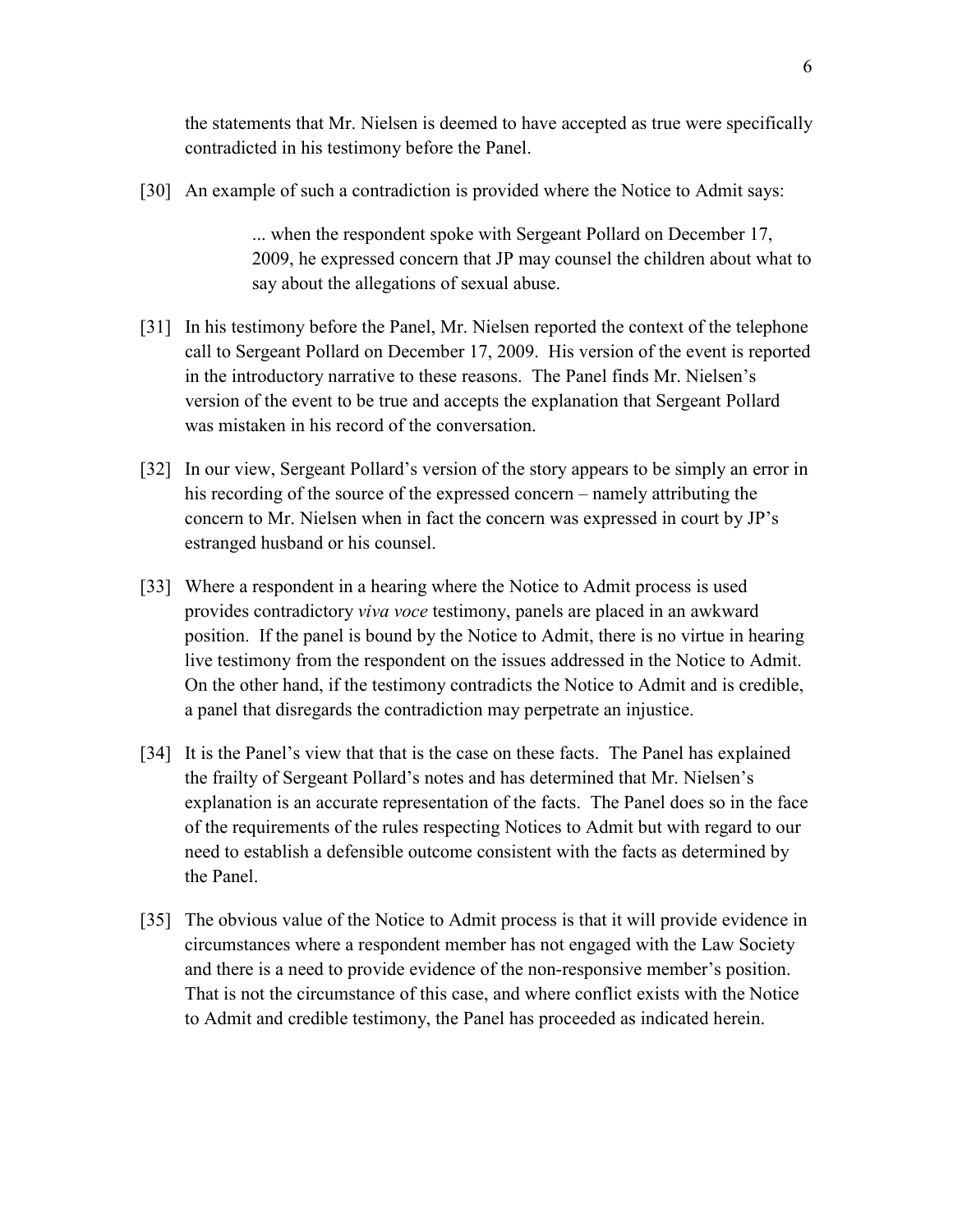#### **THE ISSUES**

- [36] The Panel has identified the following issues for our determination:
	- 1. Did Mr. Nielsen make the comments about his client on December 16, 2009 as attributed to him by Detective Rowley?
	- 2. Did Mr. Nielsen make the comments about his client on December 17, 2009 as attributed to him by Sergeant Pollard?
	- 3. If Mr. Nielsen made the comments on December 16, 2009 as attributed to him to Detective Rowley, was he disclosing confidential information contrary to the provisions of the *Professional Conduct Handbook*?
	- 4. If Mr. Nielsen made the comments on December 17, 2009 as attributed to him by Sergeant Pollard, was he disclosing confidential information contrary to the provisions of the *Professional Conduct Handbook*?
	- 5. Did Mr. Nielsen disclose confidential information in his conversation with Detective Rowley on January 4, 2010?
	- 6. If Mr. Nielsen did disclose confidential information in his conversation with Detective Rowley on January 4, 2010, was that disclosure contrary to the provisions of the *Professional Conduct Handbook*?

## **THE PROFESSIONAL CONDUCT HANDBOOK**

[37] At the material time, the provisions of the *Professional Conduct Handbook* that bear on the issues before us provided as follows:

Chapter 5, Rule 1

## **Duty of confidentiality**

A lawyer shall hold in strict confidence all information concerning the business and affairs of the client acquired in the course of the professional relationship, regardless of the nature or source of the information or of the fact that others may share the knowledge, and shall not divulge any such information unless disclosure is expressly or impliedly<sup>1</sup> authorized by the client, or is required by law or by a court.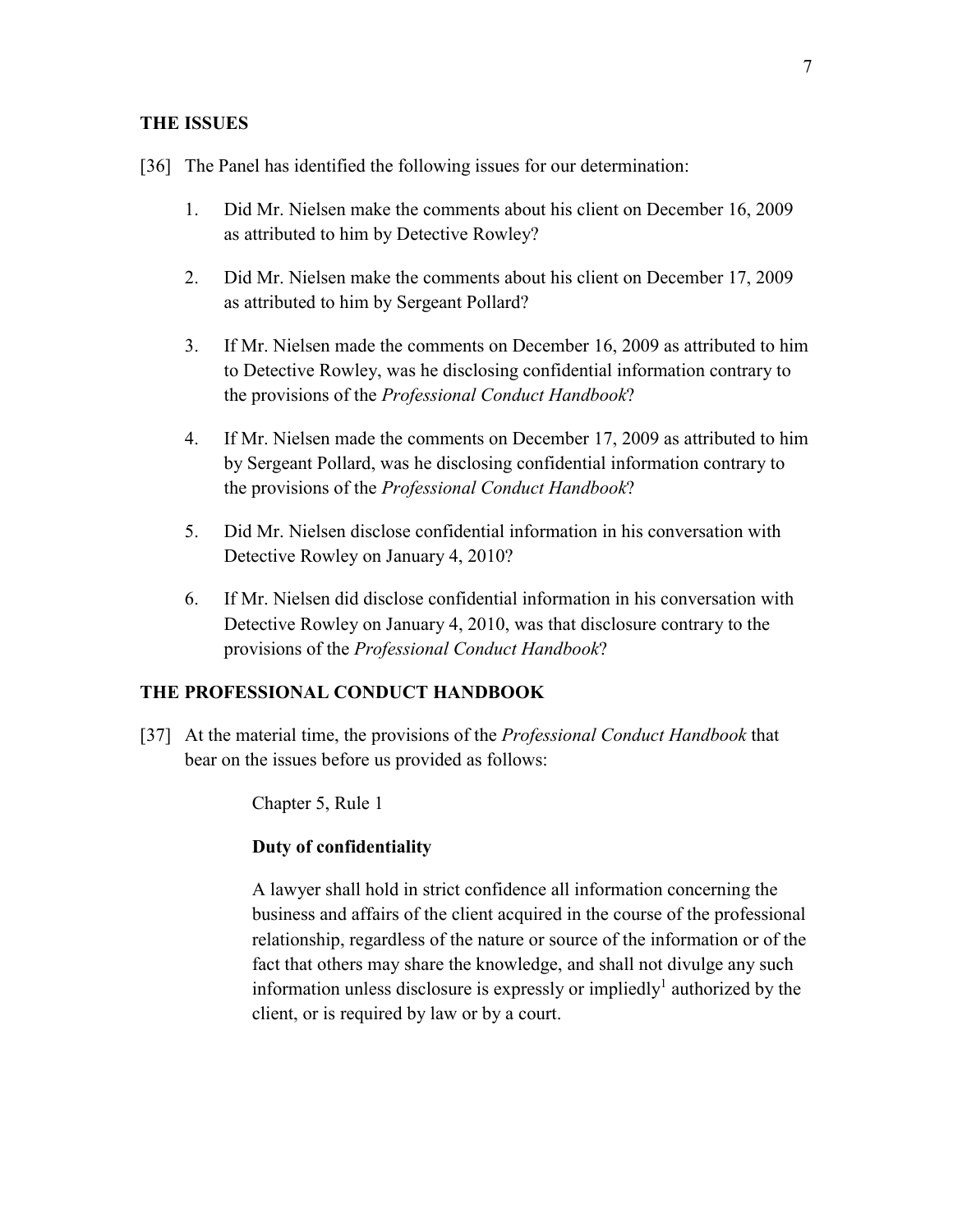Chapter 5, Rule 5

#### **Confidential information not to be used**

A lawyer shall not use any confidential information respecting a client for the benefit of the lawyer or another person, or to the disadvantage of the client. When engaging in a business transaction with a client or former client in the limited circumstances permitted by Chapter 7, the lawyer shall not use for personal benefit any confidential information acquired in the course of acting for the client.

Footnote 1 to Chapter 5, Rule 1.

A client who voluntarily discloses or authorizes disclosure of a privileged communication, who makes legal advice an issue in proceedings, who commences a malpractice action against a lawyer or who instigates a disciplinary proceeding manifests an intention to waive privilege, at least to the extent necessary for the lawyer to mount a defence: see *CED* (Western 3rd) Vol. 12 "Evidence," Section 1054, p. 733, and cases cited, including *R. v. Dunbar and Logan* (1982), 68 CCC (2d) 13 (Ont. CA).

[38] The application of Chapter 5, Rule 5 in the circumstances before us is not clear. The Panel has considered the behaviour described in the Citation and has determined that no contravention of Chapter 5, Rule 5 is made out.

#### **DISCUSSION**

- [39] We will respond to the identified issues in the order in which they are presented.
- [40] Issue 1 The Panel has determined that Mr. Nielsen did make the comments attributed to him by Detective Rowley on December 16, 2009.
- [41] Issue 2 The Panel has determined that Mr. Nielsen's comments to Sergeant Pollard on December 17 were misunderstood by Sergeant Pollard, and though the gist of the comment is correctly recorded, the party expressing the concern is incorrectly identified. Sergeant Pollard's note suggests that it was Mr. Nielsen who was concerned that JP was "counselling" the children to give particular testimony. The Panel has determined that it was JP's husband or his counsel who had expressed that concern in the court proceeding on the morning of December 17, 2009.
- [42] Issue 3 The Panel has determined that, even though Mr. Nielsen did make the comments attributed to him to Detective Rowley on December 16, 2009, he was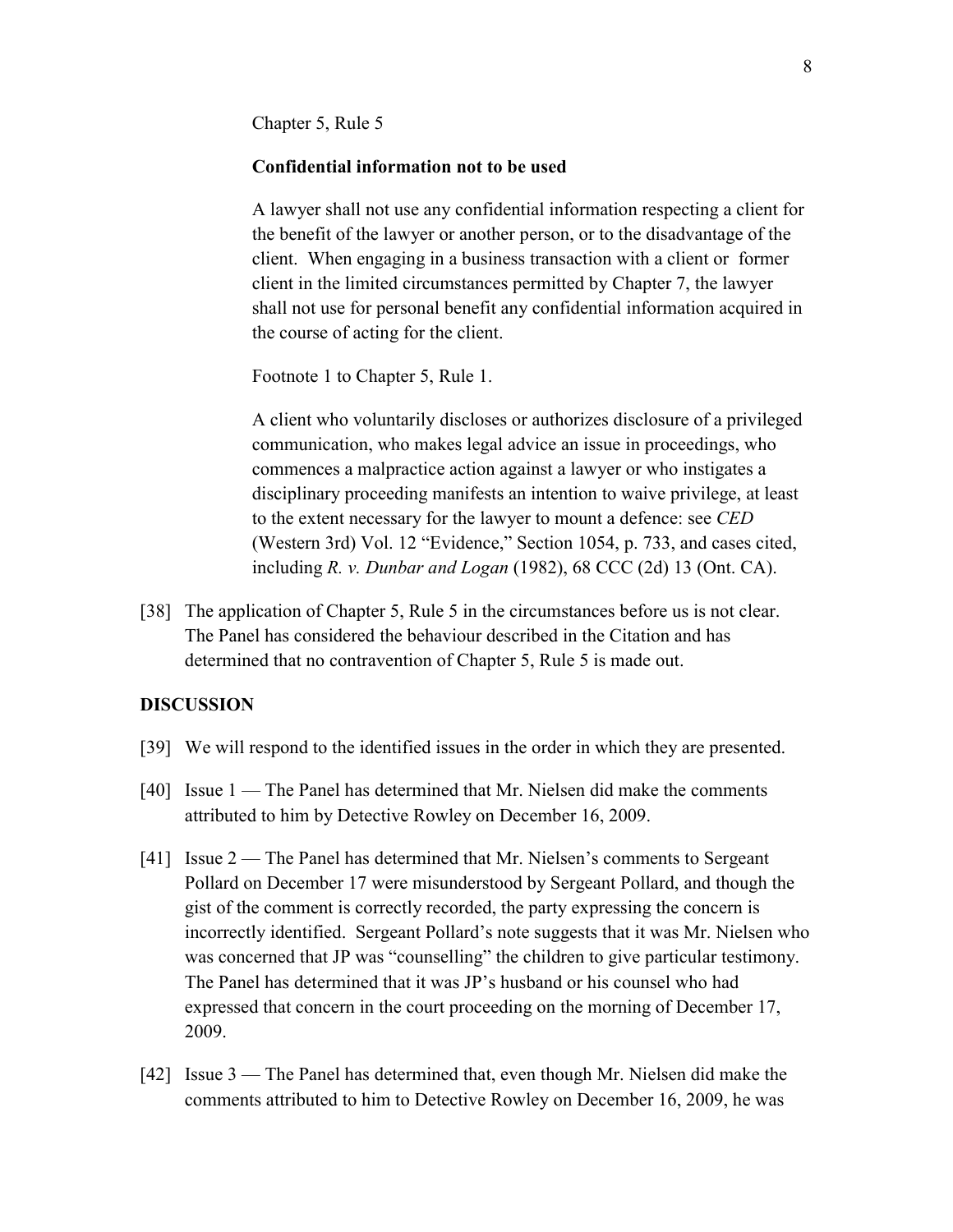not, in that conversation, disclosing confidential information contrary to the prohibition in Chapter 5, Rule 1.

- [43] It is acknowledged that the protection of "confidential information" extends beyond that included in documents to include less tangible information such as the "client's attitude, approach to litigation and vulnerabilities." *Law Society of BC v Welder*, 2013 LSBC 24. In the circumstances of some retainers, there will be a need to share these less tangible incidents of confidential information, and the Rule is crafted to recognize that reality.
- [44] Mr. Nielsen had been retained by JP to advance her family law file. JP's involvement with the Vancouver Police Department (VPD) was an integral component of the retainer. She was seeking to have criminal charges laid against her husband, and if she was successful in that regard, there would be a consequential benefit to the civil custody and access issues that were pressing upon her at the time that Mr. Nielsen was retained. Specifically, Mr. Nielsen was dealing with a Supreme Court Chambers application where JP's husband was seeking unsupervised access to the children, and JP was categorically opposed to that outcome.
- [45] We find that Mr. Nielsen was entitled to use his professional judgment in determining the best method to achieve the goals of his client. Mr. Nielsen had determined that an important step in the criminal investigation was the interview scheduled between the VPD and JP. He felt, properly in the view of the Panel, that in order for the interview to produce the best possible result, some preparation of the investigating police officer was appropriate. We find that the comments made were within the implied consent provided by JP to do all that is necessary to advance her cause.
- [46] While the counsel of caution would suggest that no comments as to the nature of one's client's personality should be made, in the circumstances facing Mr. Nielsen in his representation of JP, the Panel finds that Mr. Nielsen made a determination that his client's best interests would be best served by the disclosure he provided to Detective Rowley. He was not providing gossip, salacious observations or private information provided confidentially by his client. Instead, he was pursuing the representation of his client by attempting to smooth an upcoming important interview with the Vancouver Police Department by explaining his client's likely presentation in the best possible light. He was doing this in circumstances where his client had demonstrated the characteristics that he attributed to her and that he had determined could be counter-productive and potentially harmful to her interests in the pending police interview.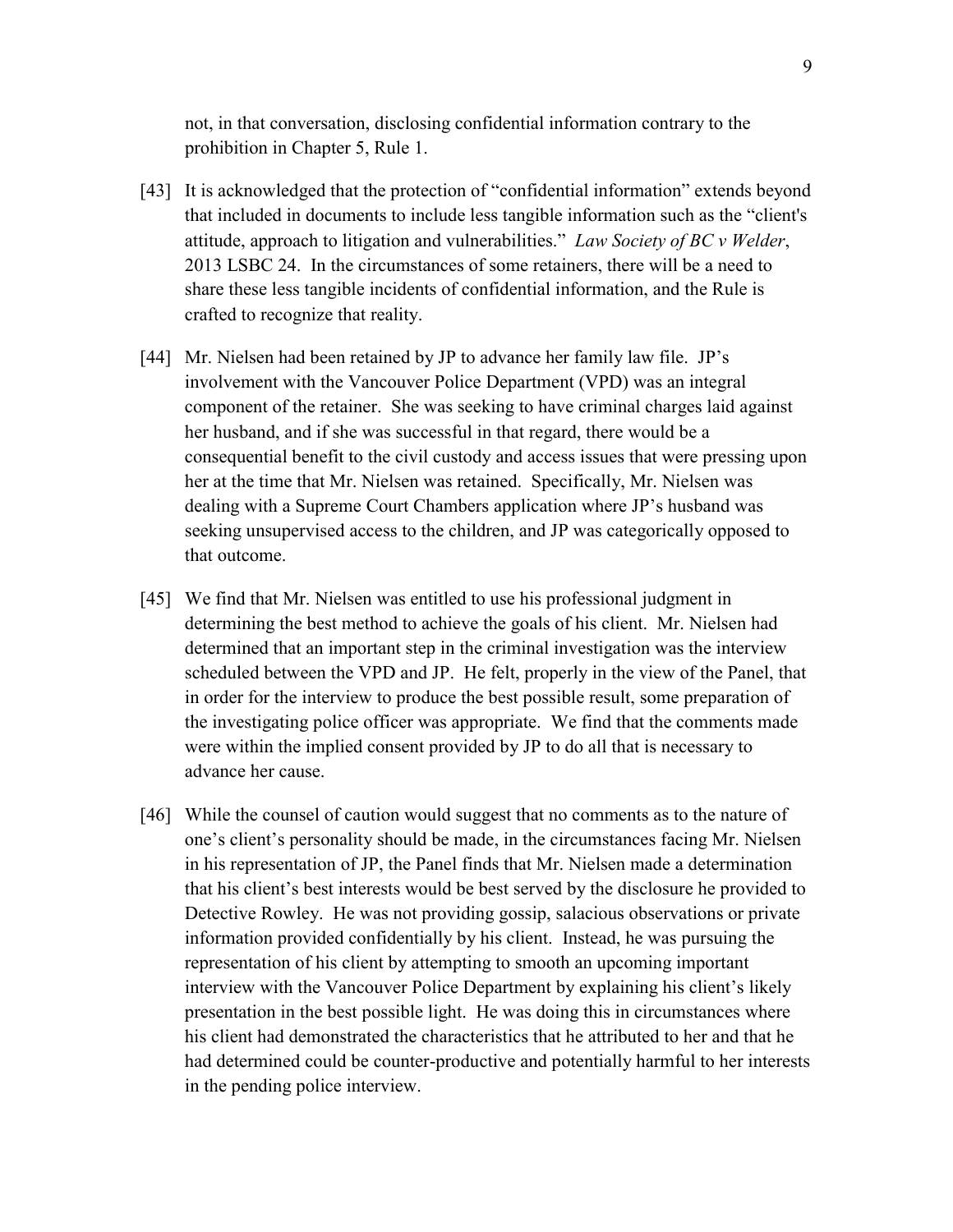- [47] Mr. Nielsen's discussion with Detective Rowley, in the view of this Panel, was more in the nature of seeking to establish a partnership arrangement between JP and her lawyer on the one hand and the Vancouver Police Department on the other, with a view to producing a successful prosecution for the sexual misconduct of JP's estranged husband. We can find no fault with Mr. Nielsen's behaviour in this regard.
- [48] Issue 4 As the Panel has determined that Mr. Nielsen's comments to Sergeant Pollard were misconstrued by Sergeant Pollard, the Panel is satisfied that there was nothing improper about that conversation. Both JP and Mr. Nielsen were of the view that the Vancouver Police Department should be made aware that JP's husband was making allegations that JP was counselling her children on their testimony. Since it was the evidence of the children that would ultimately determine the outcome of the sexual abuse allegations, it is obvious that any suggestion of coaching the children's testimony should be addressed promptly and with rigour. That was the purpose of the telephone call to Sergeant Pollard on the morning of December 17, 2009. This again is a disclosure of information within the implied consent that is described in Chapter 5, Rule 1.
- [49] Issues 5 and 6 The Panel finds that, in his conversation with Detective Rowley on January 4, 2010, Mr. Nielsen did disclose legal advice that he had provided to JP during the course of his retainer. In particular, he advised Detective Rowley that he had not counselled JP to video the evidence of her children. The Panel finds that Mr. Nielsen did not breach his duty of confidentiality to JP because she had put the matter of the legal advice she had received into the public domain by telling Detective Rowley that that was the advice that had been provided to her by Mr. Nielsen.
- [50] The parallels between solicitor-client privilege and confidential information learned in the course of a retainer are sometimes difficult to distinguish. The footnote to the confidentiality rule (Chapter 5, Rule 1) refers to the privilege of solicitor-client communications and talks of the waiver of that privilege. The footnote reference appears in that section of Rule 1 that deals with implied waiver, presumably of the solicitor-client privilege, though it must be presumed to have identical application to the waiver of confidential information, or else the placement in the handbook footnote becomes less helpful.
- [51] The Panel has determined that the distinction between confidential communications and privileged communications is not helpful when the context identifies legal advice as the offending communication. To give appropriate meaning to the Chapter 5, Rule 1 footnote, we regard the disclosure by Mr. Nielsen of the legal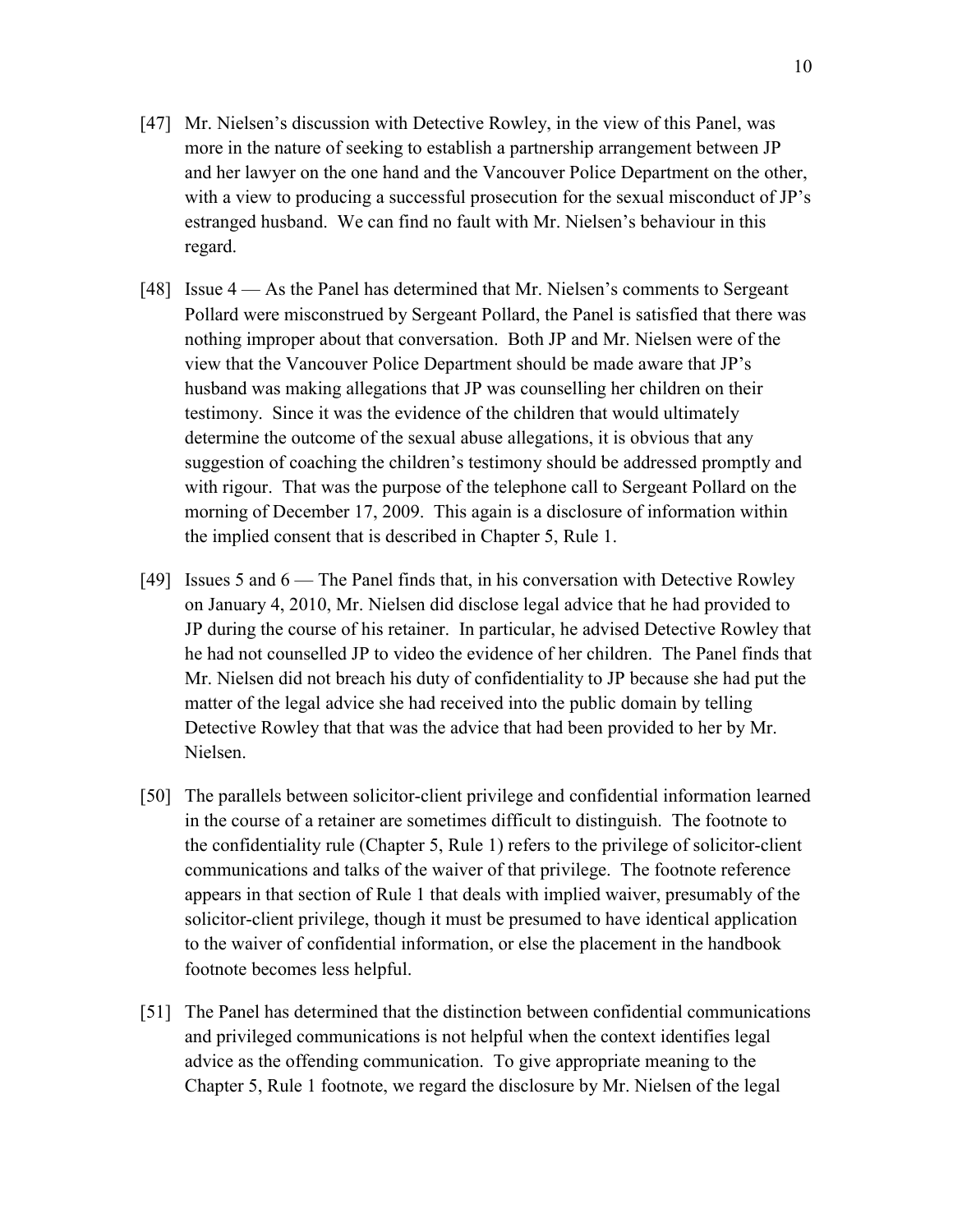advice given as a permitted disclosure of either confidential or privileged information due to the prior disclosure by JP of the information to Detective Rowley.

- [52] The law on implied waiver of solicitor-client privilege appears to be reasonably settled. Where a privileged person discloses to third parties privileged information, or where the validity of the privileged information is called into question by the privileged person, the law permits disclosure where fairness and consistency require it.
- [53] In *Rogers v. Hunter*, [1981] BCJ No. 1981, the following passage from Wigmore, Evidence was cited:

What constitutes a *waiver by implication*?

Judicial decision gives no clear answer to this question. In deciding it, regard must be had to the double elements that are predicated in every waiver, i.e., not only the element of implied intention, but also the element of fairness and consistency. A privileged person would seldom be found to waive, if his intention not to abandon could alone control the situation. There is always also the objective consideration that when his conduct touches a certain point of disclosure, fairness requires that his privilege shall cease whether he intended that result or not. He cannot be allowed, after disclosing as much as he pleases, to withhold the remainder. He may elect to withhold or to disclose, but after a certain point his election must remain final.

[emphasis in original]

[54] Similarly, in *Transportaction Lease Systems Inc. v. Virdi*, 2007 BCSC 132, Mr. Justice Burnyeat wrote as follows, at paragraph 17:

> Solicitor client privilege can only be waived by the client … . However, privilege can be waived expressly, inferentially or by conduct by a client. Where privilege has been waived, a solicitor can be called upon to answer questions about communications between that solicitor and his or her client. Statements or facts can be put into issue by a client in a number of ways and can arise from a number of sources:

(a) where the instructions given by a client to the lawyer are put in issue when a client denies that any such instructions were given: *Souter v. 375561 B.C. Ltd.*, [1994] BCJ No. 2623 (SC); *Souter v. 375561 B.C.*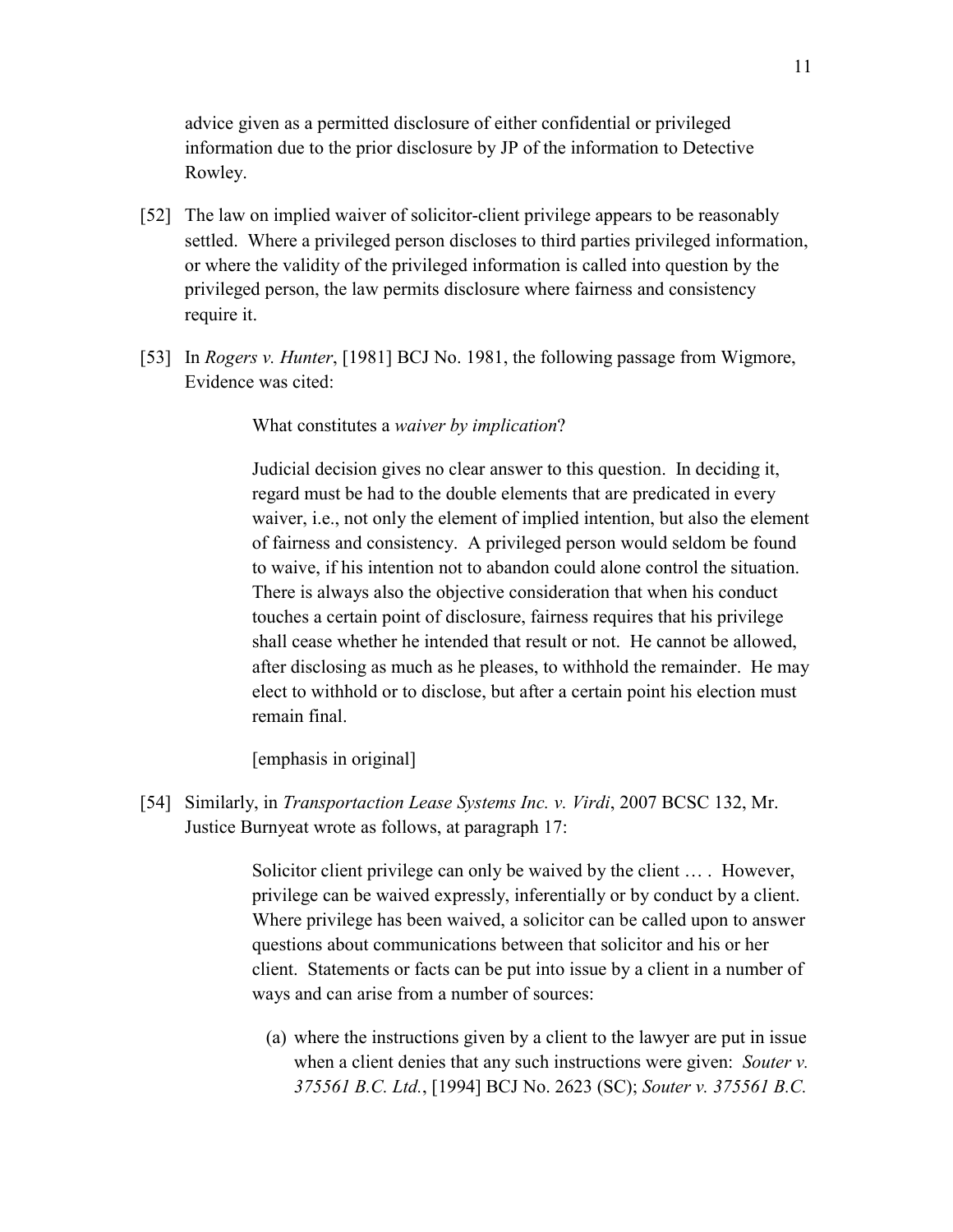*Ltd.* (1995), 1995 CanLII 843 (BCCA), 15 BCLR (3d) 213 (CA); *Hansen v. Stierle*, [1996] BCJ No. 941 (SC); *Lin and Lin v. Leung et al*, [1991] BCJ No. 641 (SC); and *Land v. Kaufman* (1991), 1 CPC  $(3d)$  234 (Ont.Ct.J.); ...

- [55] The Panel has determined that the law described herein has equal application to the waiver of the entitlement to the preservation of the confidentiality of the communication as it does to the privileged communications that existed between Mr. Nielsen and JP. In that regard, therefore, we find that JP waived her entitlement to the preservation of the confidential information and that Mr. Nielsen did not offend Chapter 5 in his January discussion with Detective Rowley.
- [56] While the circumstances of the discussion with Detective Rowley are the opposite of the situation described by his Lordship in *Transportaction*, the point is the same. When the client advises others of instructions given on advice by the lawyer that the lawyer knows to be untrue, the implied waiver of the privilege (and confidentiality) is engaged.
- [57] It is the finding of this Panel that, during her interview with Detective Rowley, JP did provide information to Detective Rowley that she had received legal advice from Mr. Nielsen to video the children. JP further stated that this was her explanation for doing so. In saying this JP waived any entitlement that she might have had to have the confidentiality of that information preserved. The Panel therefore finds that Mr. Nielsen did not improperly disclose confidential information.

#### **CONCLUSION**

- [58] The Panel has determined that Mr. Nielsen has not committed any act of professional misconduct.
- [59] The Law Society has the burden of demonstrating, with credible evidence, on the balance of probabilities, that Mr. Nielsen has professionally misconducted himself. It is the decision of the Panel that the Law Society did not meet the standard required.
- [60] Accordingly, the citation is dismissed with costs payable to Mr. Nielsen. If counsel are not able to agree on the terms of the cost order, the Panel is prepared to consider written submissions to be provided within 30 days of the issuance of this decision